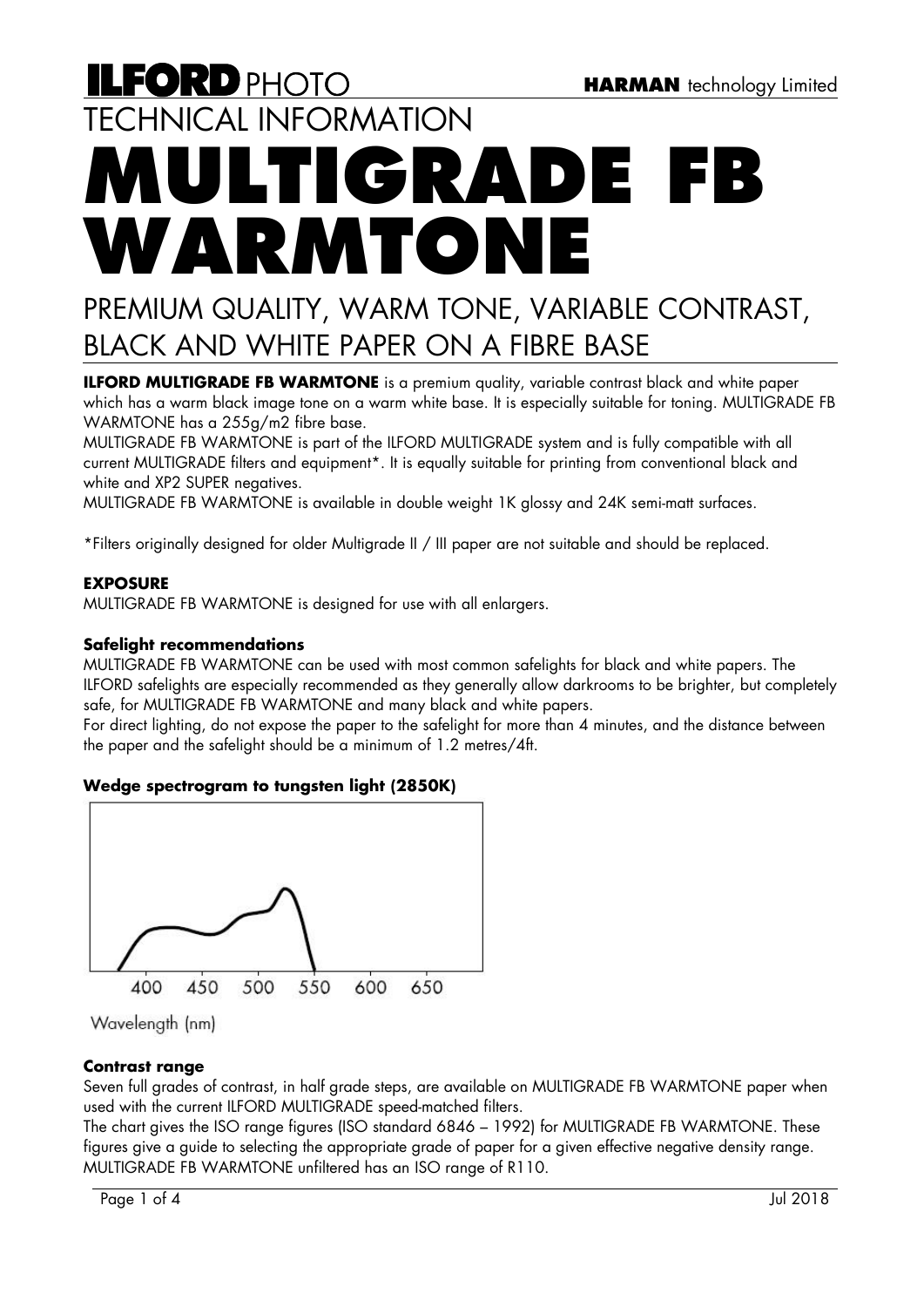## **ISO Range & ISO Speed**

| <b>MULTIGRADE FB WARMTONE paper and MULTIGRADE filters</b> |    |    |    |    |     |    |  |  |
|------------------------------------------------------------|----|----|----|----|-----|----|--|--|
| Filter                                                     | ОC |    |    |    |     |    |  |  |
| Range (R)                                                  |    | 60 | 30 |    | 90  |    |  |  |
| Speed (P)                                                  | 00 | 00 | 00 | 00 | OC. | 5С |  |  |

The above values are representative of those obtained when dish/tray processing the paper to ILFORD recommendations. ISO range figures may be helpful to printers who have some means of measuring the effective density range of the image as projected on the enlarger baseboard – such as with a photometer. As an example, for a negative with an effective density range of 1.32 log exposure units, multiply this figure by 100 and choose the nearest ISO range figure from the table – in this case 130. Try printing this negative with MULTIGRADE filter 1 on MULTIGRADE FB WARMTONE paper.

The speed of MULTIGRADE FB WARMTONE depends on the filtration used during exposure. MULTIGRADE FB WARMTONE unfiltered, has a paper speed of ISO P200. **NB** ISO Paper speeds are not the same as Film ISO speeds, MULTIGRADE FB WARMTONE has approximately an equivalent Film ISO of 3.

## **Exposing light sources**

MULTIGRADE FB WARMTONE is designed for use with most enlargers and printers, that is, those fitted with either a tungsten or tungsten halogen light source. It is also suitable for use with cold cathode (cold light) light sources and LED exposing heads designed for variable contrast papers. Other cold cathode (cold light) and pulsed xenon light sources may give a reduced contrast range.

## **Contrast control**

Contrast is controlled by using MULTIGRADE hand filters, legacy MULTIGRADE 500/600 equipment, other variable contrast enlarger heads, such as those made by Heiland Electronics GmbH or colour enlarger heads. The twelve MULTIGRADE filters are numbered 00–5 in  $\frac{1}{2}$  steps, with the lowest filter number corresponding to the softest contrast.

**NB**: The exposure time for filters 00–3½ is typically the same and for filters 4–5 is approximately double.

#### $2.0$  $2.0$  $1.0$  $1.0$ Density Density  $\overline{3}$  $\mathbf{I}$  $\overline{\Lambda}$  $\overline{a}$ 3  $\mathbf{1}$  $\overline{A}$ Relative log exposure Relative log exposure

## **Characteristic Curves**

MULTIGRADE FB WARMTONE glossy paper exposed through filters 00, 0, 1, 2, 3, 4 and 5. Developer: MULTIGRADE diluted 1+9. Development: 2 minutes at 20°C/68°F.

## **PROCESSING**

MULTIGRADE FB WARMTONE is processed in the same way as other fibre base papers.

Note Photographic chemicals are not hazardous when used correctly. Always follow the health and safety recommendations on the packaging. Photochemical material safety data sheets containing full details for the safe handling, disposal and transportation of ILFORD chemicals are available from **www.ilfordphoto.com**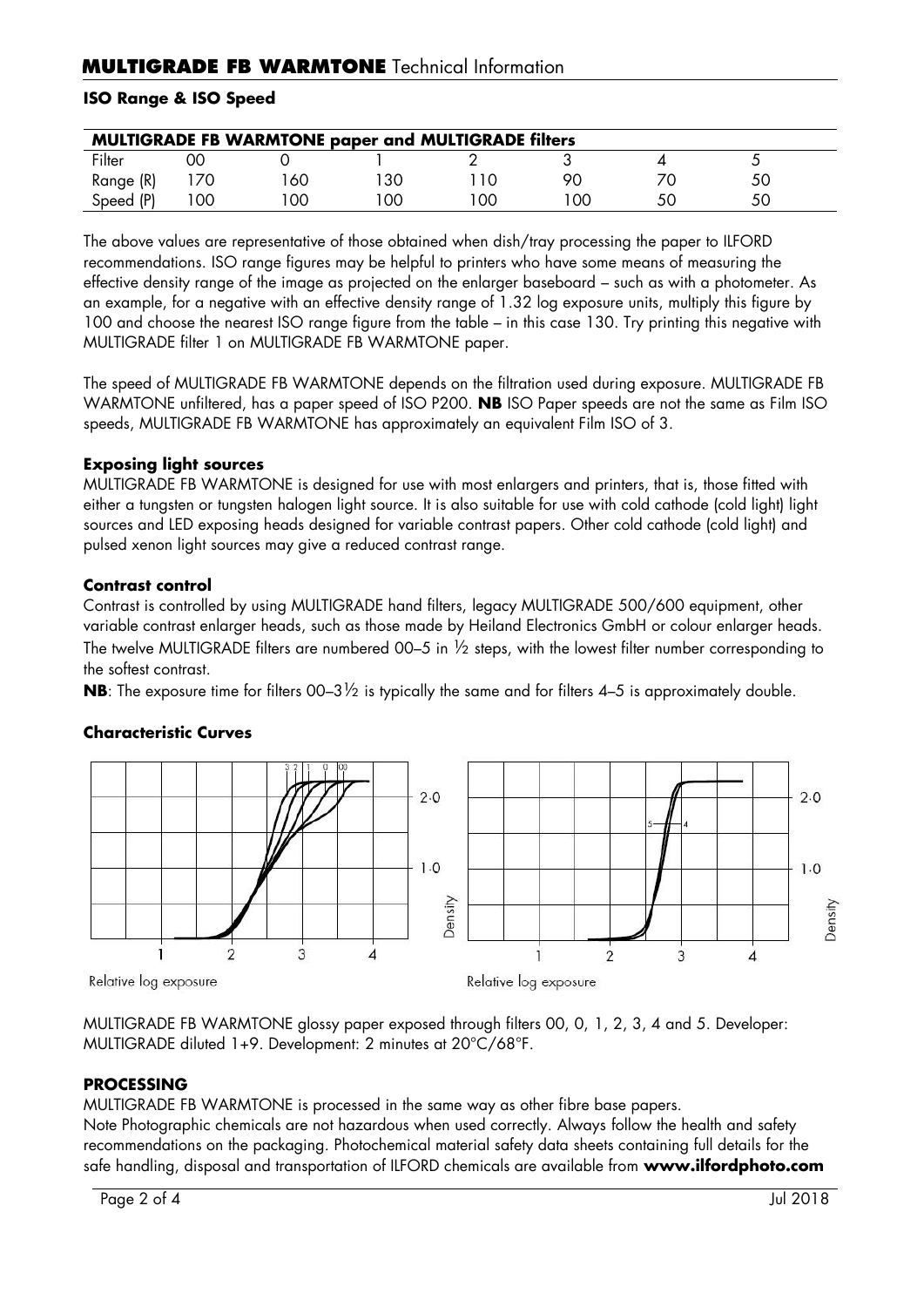## **MULTIGRADE FB WARMTONE** Technical Information

The image colour of MULTIGRADE FB WARMTONE can be varied with the choice of developer and the processing technique used.

| <b>Processing summary</b> (intermittent digitation) |                 |                          |                |  |  |  |
|-----------------------------------------------------|-----------------|--------------------------|----------------|--|--|--|
| <b>Chemical Options</b>                             | <b>Dilution</b> | $\degree$ C/ $\degree$ F | Time (min:sec) |  |  |  |
| <b>Developers</b>                                   |                 |                          |                |  |  |  |
| <b>ILFORD MULTIGRADE</b>                            | $1+9$           | 20/68                    | $1:30 - 3:00$  |  |  |  |
| <b>ILFORD MULTIGRADE</b>                            | $1 + 14$        | 20/68                    | $2:00 - 5:00$  |  |  |  |
| <b>ILFORD PQ UNIVERSAL</b>                          | $1+9$           | 20/68                    | $1:30 - 3:00$  |  |  |  |
| <b>ILFORD BROMOPHEN</b>                             | $1 + 3$         | 20/68                    | $1:30 - 3:00$  |  |  |  |
| <b>HARMAN WARMTONE</b>                              | $1+9$           | 20/68                    | $1:30 - 3:00$  |  |  |  |
| <b>Stop Bath</b>                                    |                 |                          |                |  |  |  |
| <b>ILFOSTOP</b>                                     | $1 + 19$        | 18-24 / 64-75            | 0:10           |  |  |  |
| <b>Fixer</b>                                        |                 |                          |                |  |  |  |
| <b>ILFORD Rapid Fixer</b>                           | $1 + 4$         | 18-24 / 64-75            | 1:00           |  |  |  |
| <b>ILFORD Hypam</b>                                 | $1 + 4$         | 18-24 / 64-75            | 1:00           |  |  |  |
| Washing                                             |                 |                          |                |  |  |  |
| Fresh, Running Water                                |                 | Above $5/41$             | 60:00          |  |  |  |
|                                                     |                 |                          |                |  |  |  |

**Processing summary** (intermittent agitation)

**Development -** See the 'Processing summary' for development recommendations.

On correctly exposed prints with MULTIGRADE developer 1+9, the image will begin to appear after 35 seconds. Development can be extended up to 6 minutes without any noticeable change in contrast or fog. To give greater control during development, and for economy, the 1+14 dilution of MULTIGRADE developer can be used.

The choice of developer affects the image colour of MULTIGRADE FB WARMTONE paper. From the ILFORD range of developers, warmest results are achieved with HARMAN WARMONE and ILFORD BROMOPHEN developers. MULTIGRADE FB WARMTONE paper can also be processed in other high-quality dish/tray developers.

## **Stop Bath -** See processing summary

The use of a stop bath is strongly recommended. A stop bath stops development immediately, reduces the risk of staining (which might not show until after toning) and extends the life of the fixer bath. The use of a stop bath is especially recommended with MULTIGRADE FB WARMTONE, as this paper carries over more developer to the next bath than other ILFORD fibre base papers.

**Fixing -** See the 'Processing summary' for fixer recommendations.

The use of a hardening fixer is not recommended as it reduces washing efficiency, may impair toning performance and gives a cooler image tone. ILFORD RAPID FIXER and ILFORD HYPAM are non-hardening fixers. There is no benefit in extending fixation beyond the recommended time; some loss of print quality might be seen when long fixing times are given due to image etching. Also, long fixing times will affect the image colour of the paper.

**Washing -** See the 'Processing summary' for washing recommendations.

Short washing times, for example, when using a washing aid, will give a cooler image colour than longer washing times. For warmest results, always wash prints for at least 30 minutes.

## **Drying**

A final rinse in ILFORD ILFOTOL, diluted 1+200 with water, will aid even and rapid drying.

After washing, squeegee prints on both sides to remove surplus water. Prints can be clipped back to back to minimise curl and air-dried at room temperature, or glazed/ferrotyped, or heat-dried. However, the use of belt print dryers and photographic blotters is not recommended as there is a risk that prints will stick to them. If a belt print dryer must be used, fix the prints using a hardening fixer; however, this will have the drawbacks explained under 'Fixing'.